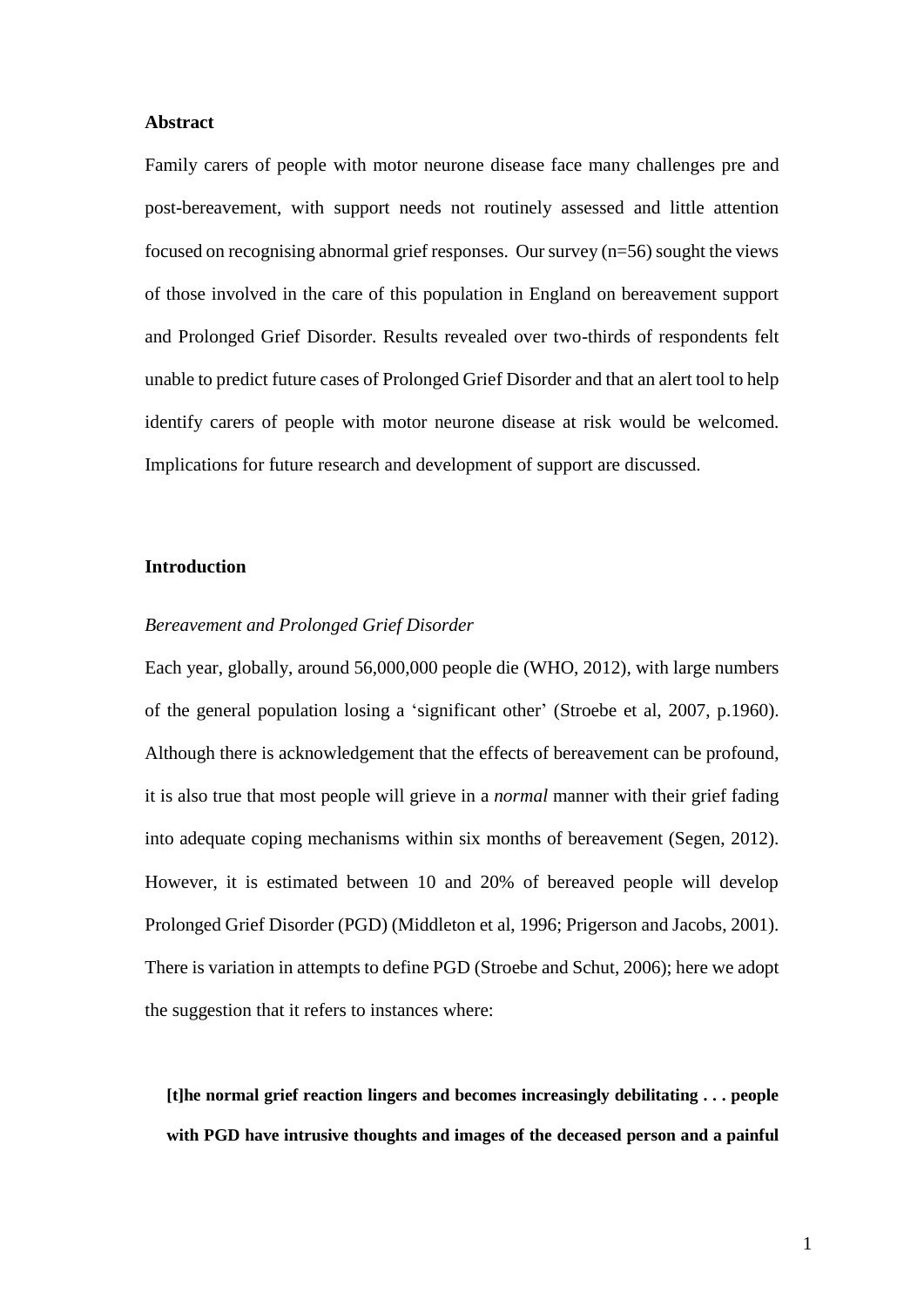**yearning for his or her presence. They may also deny their loss, feel desperately lonely, and want to die themselves (Prigerson et al, 2009, p.12)** 

Although commonalities exist with the experience of 'normal' bereavement, PGD health consequences are typically longer-lasting and more severe. Alongside 'yearning, disbelief about the death, difficulty moving on and feeling detached, bitter and agitated about the death' (Kristjanson et al, 2006, p.37), PGD symptoms have been associated with a range of physical and psychological health concerns and behaviours and reduced quality of life (Silverman et al, 2000; Jacobsen et al, 2006; Melhem et al, 2007; Prigerson et al, 2009; Rings et al, 2014), as well as increased health service use and absence from employment (Lannen, et al, 2008).

### *Motor Neurone Disease and PGD*

Motor Neurone Disease (MND), a progressive terminal condition, is thought to result in the deaths of over 100,000 people, each year, worldwide (http://www.alsmndalliance.org/). MND has no known cure; the complex nature of the illness and rapid deterioration at end-of-life can be traumatic for carers unprepared for the final phase (Goldstein et al, 1998) and prognosis is poor, with average survival from diagnosis approximately 14 months. Carers of people living with MND (plwMND) have likened their experience of caring as akin to a series of bereavements with fragmented, poorly communicated and generally dissatisfying service provision meaning these carers are under considerable strain (Aoun et al, 2012). Additionally, the continuous losses associated with MND can be cumulative, reflecting the notion of pre-death grief recognised in dementia (Kiely et al, 2008).

MND family carers, therefore, are potentially at greater risk of grieving in an unusually intense manner beyond the period typically considered normal. There is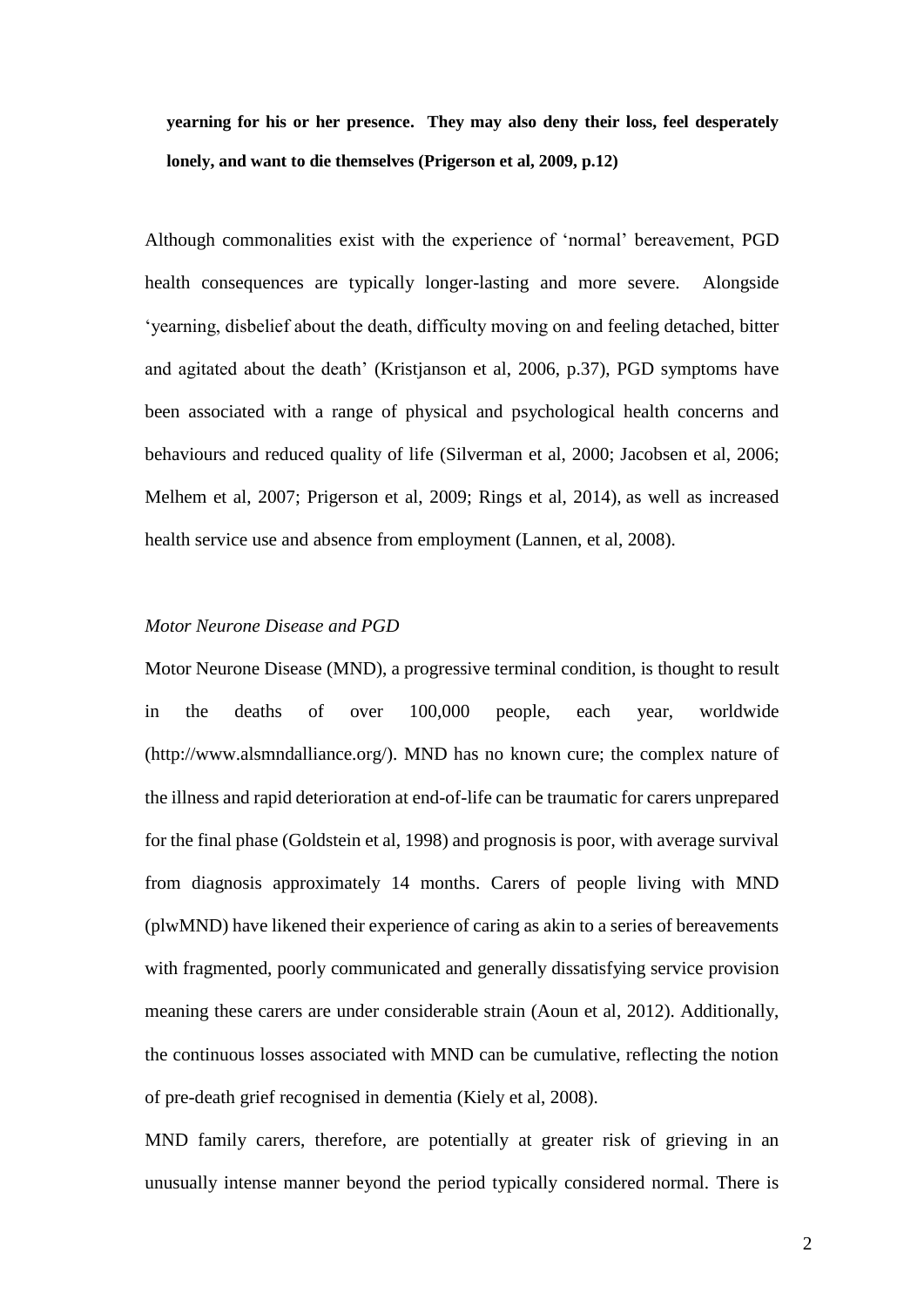little published research, however, identifying particular populations of carers, such as MND family carers, who might need additional bereavement-related support (Stroebe et al, 2006). The only published study to explore PGD in MND, conducted in Australia, reported a 37.5% incidence amongst carers (Aoun et al, 2012), which is substantially higher than that reported in the general population, though the sample of 16 was small. As it is unknown what bereavement support is available, or offered, to carers of plwMND and whether their bereavement support needs are being met, we undertook a study to explore experiences of bereavement support and awareness of PGD with health and social care professionals involved in the care of plwMND in England.

### **Methods**

The study involved the distribution of an online survey, using Survey Monkey® software, to gather the views of health and social care professionals directly involved in the care of plwMND. University Faculty research ethical approval was granted in January 2014 and National Health Service (NHS) Research and Development (R&D) permissions from 16 trusts were secured between January and July 2014.

Sampling was purposive and targeted at individuals with direct involvement with plwMND and included 20 MND Association Regional Care Development Advisors (RCDAs) in England who provide support and information to plwMND and their families, and 84 members of staff working in 16 MND Care and Research centres in England. Snowballing was encouraged with individuals prompted to share the survey link with others with experience of caring for plwMND (Procter et al, 2010).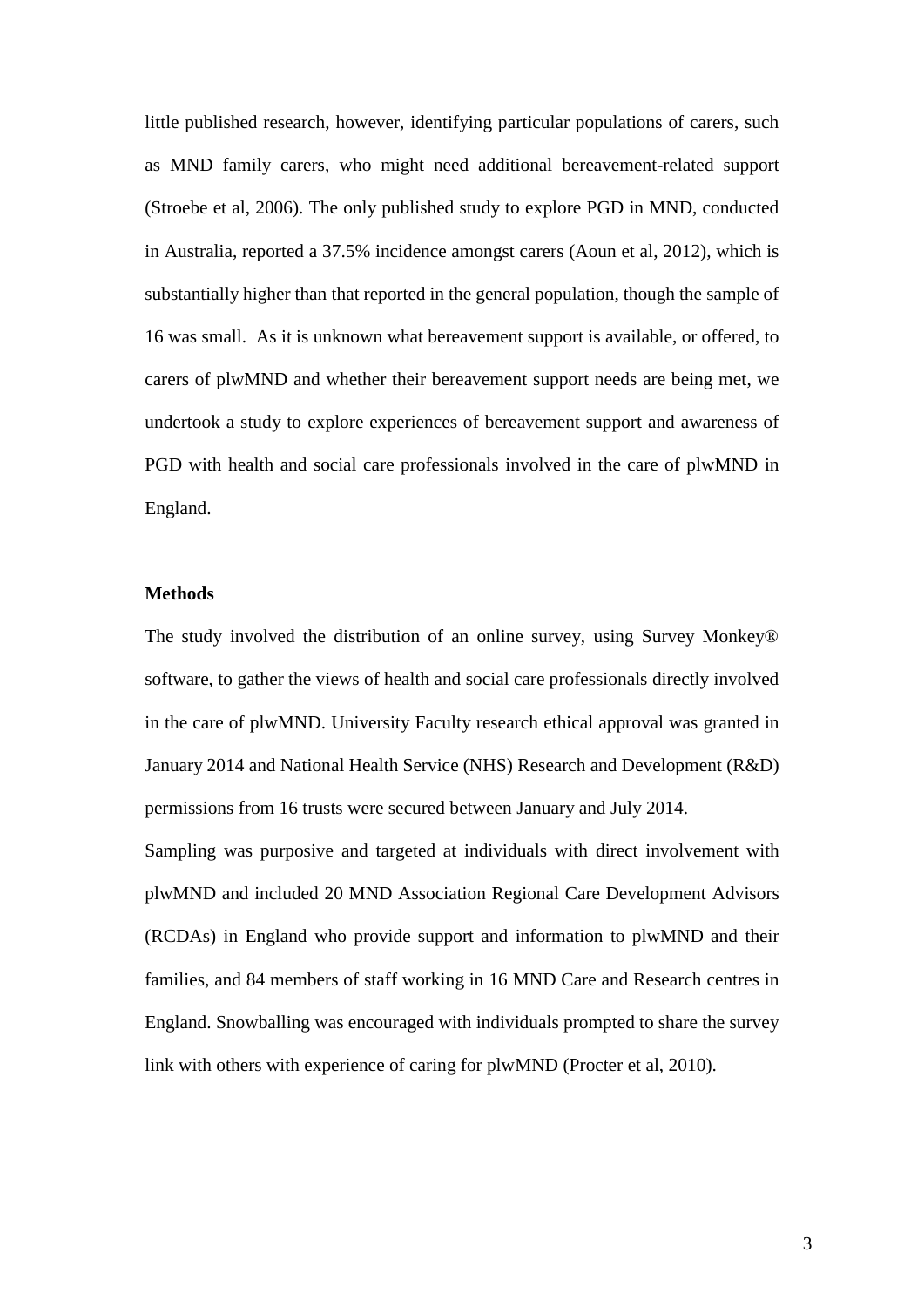Recruitment of respondents was via e-mail containing an embedded link to information about the study and access to the online survey. The survey was available between February and July 2014 (access was necessarily staggered due to the varying dates on which trusts granted NHS permissions). A single e-mail reminder was sent to all potential participants two weeks after the initial contact (Oppenheim, 1992). In total, the survey comprised 12 items, and included both closed and open-ended questions on areas including opinion and experience of bereavement support (pre and post-bereavement), experience of PGD, ability to predict PGD and suggestions for improving bereavement support.

### *Analysis*

Closed question responses were analysed using simple descriptive statistics such as frequencies and percentages. Open text comments were analysed thematically (Braun and Clarke, 2006). Comments were read a number of times and initial codes applied. These codes were subsequently grouped into themes reflecting the participants' opinions on MND family carers' bereavement needs. To increase rigour, inter-rater techniques were adopted (Low, 2007) by which two members of the team initially conducted the thematic analysis independently before coming together to agree on emergent themes.

### **Results**

The survey was intentionally distributed to 104 people and was completed by 56 individuals: 12 (21%) respondents were MND Association RCDAs and 31 (55%) were staff working in MND Care and Research centres. An additional 10 respondents (18%) comprised of occupational therapists, physiotherapists, advanced neurology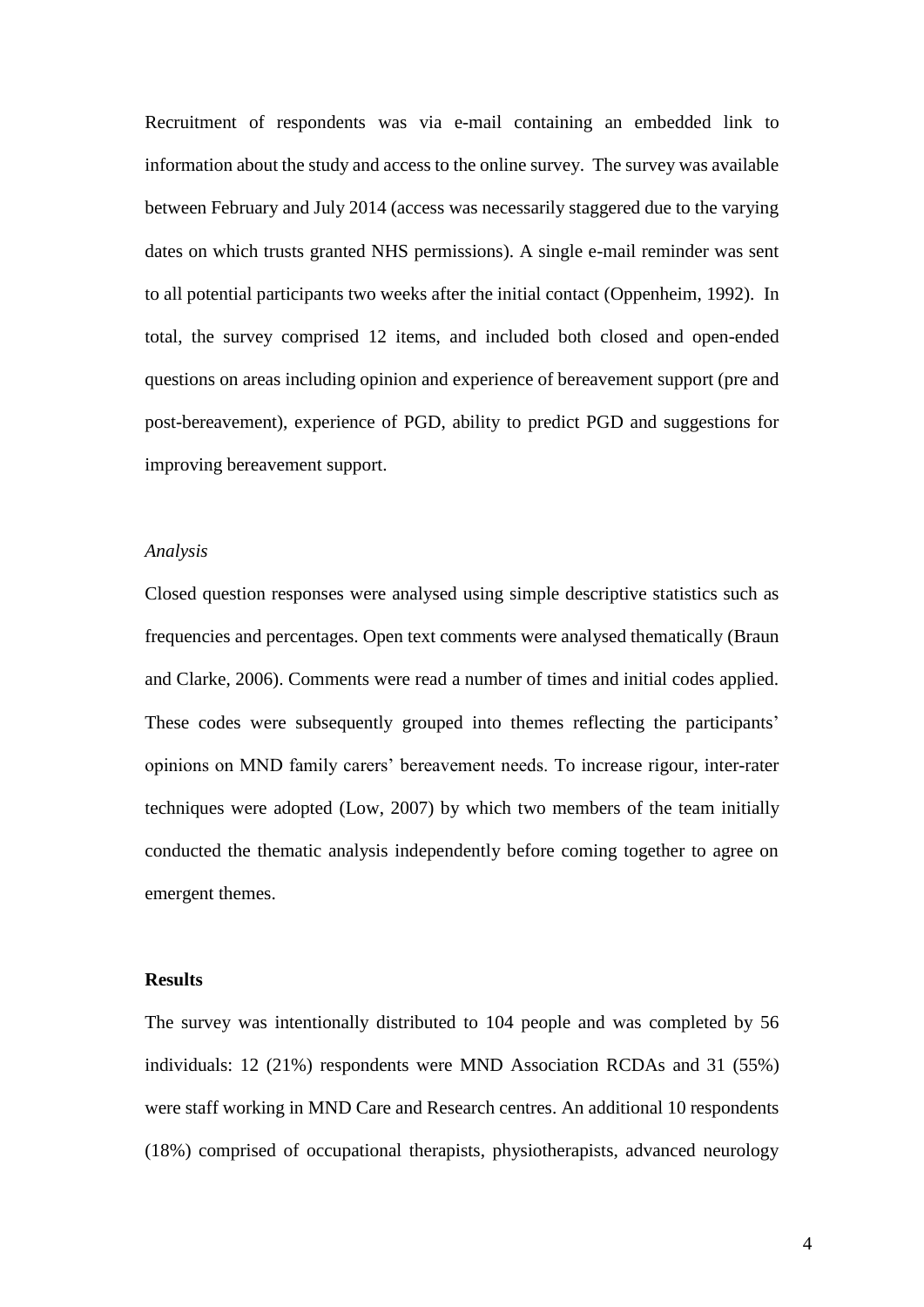nurses, and MND Association volunteer visitors; three respondents (5%) did not specify their role. These figures indicate response rates of 60% for MND Association RCDAs and 37% for MND Care and Research Centre staff. Results from the closed response questions are presented in graph form to indicate the overall opinion of respondents. Open text responses presented are regarded as exemplars indicative of the emergent themes and presented with anonymised identification codes assigned during analysis.

#### **Opinions of bereavement support**

### *Pre-bereavement support*

Participants were asked their views on bereavement-related support provided to MND family carers *prior* to bereavement. The majority rated support as average or worse, with less than a fifth  $(18\%, n=10)$  rating it as good or excellent (Figure 1). Respondents commented that difficulties in the provision of support occurred as a result of a lack of formal guidelines on available services:

#### **'There are no formal guidelines about what we do/don't offer.' R29**

Similarly, uncertainty was apparent regarding the extent of available support services:

# **'The 'whole' range is not commonly known or knowledge of the range is not kept and coordinated in one central place.' R28**

Whilst support was accessed, *'alongside their loved one during the pre-bereavement process*' (R13), respondents were unclear how much emphasis on preparation for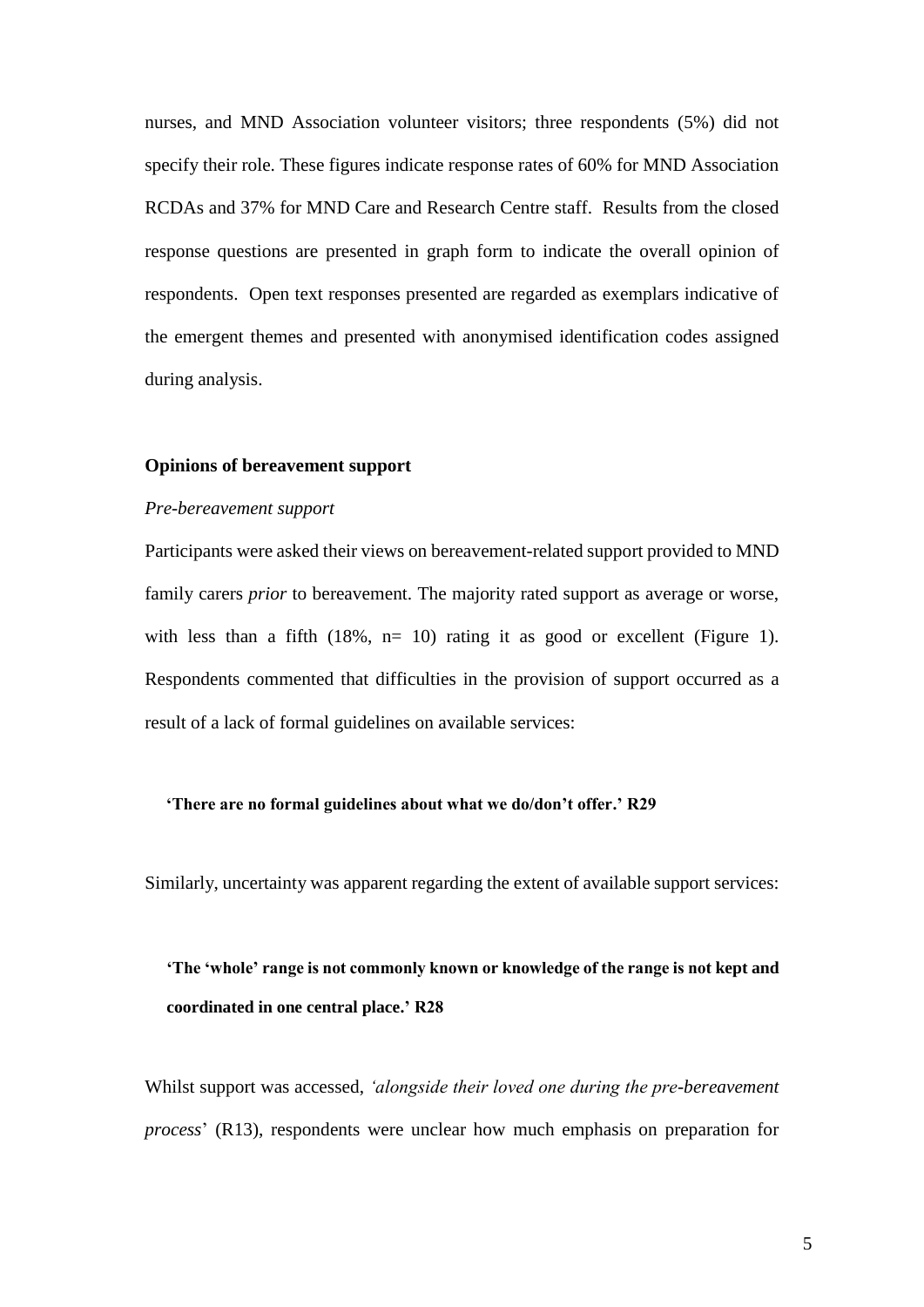bereavement was provided. It was felt that the provision of pre-death assessment could potentially identify those who might experience difficulties with their grief:

**'The people who really struggle, however, are not always recognised prior to the death and may well flounder. Some pre-death assessment would help.' R27**

## *[Insert Figure.1.]*

### *Post bereavement support*

When asked their opinion of post-bereavement support for MND family carers a majority (80%, n=45) rated it as average or worse (Figure 2.). Respondents also believed that problems with accessing services, and waiting times experienced, needed to be addressed. Furthermore, it was apparent that most organisations were only providing minimal support:

**'Most organisations seem to be offering minimal support following the death, often just a letter or telephone call, which leaves the bereaved person totally alone after being surrounded by professionals prior to the death.' R27** 

Whereas prior to bereavement many health/social care professionals are frequently present, carers are often left on their own following the death of a loved one. The effect of this sudden cessation of support was emphasised by a number of respondents:

**'We look after the 'team' i.e. patients and carers and then when one dies we drop the other with little support at the most difficult time.' R21**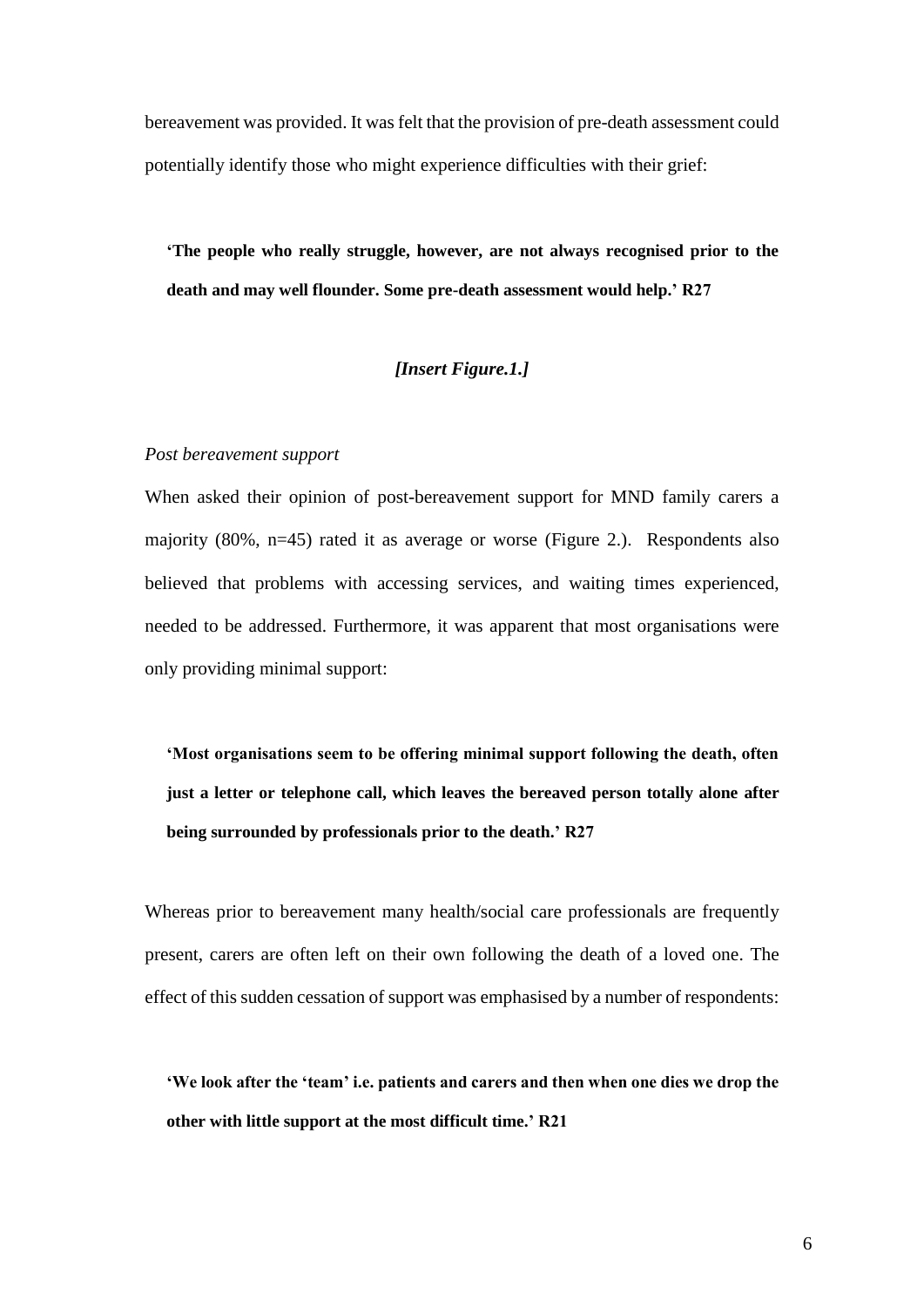The support available from different organisations was regarded as too disjointed:

**'Support is too fragmented so you are often unaware of who is doing what. Hospices don't often tell a health professional what they are doing with regard to bereavement support.' R26**

A further problem was related to the way in which the needs of individuals are recorded. In some cases services might be offered by one organisation and declined as it was not the particular type of support that the carer was looking for. However, this can lead to it being recorded that no bereavement services are required at all - and consequently no further alternative support offered - rather than the carer being informed of the range of bereavement services available to them. It was apparent from responses received that the bereavement needs of carers vary widely:

# **'Everyone grieves in different ways and therefore require different forms of bereavement support.' R28**

With this in mind, respondents highlighted that variability in the type and amount of support provided was necessary, as was guidance on what to include:

# **'There is no "one size fits all", although it would be useful to have some standards/guidelines about what should be offered at different stages.' R14**

Respondents underlined that due to the ongoing nature of losses in MND, bereavement can be experienced over time as the disease progresses, often necessitating ongoing support for carers: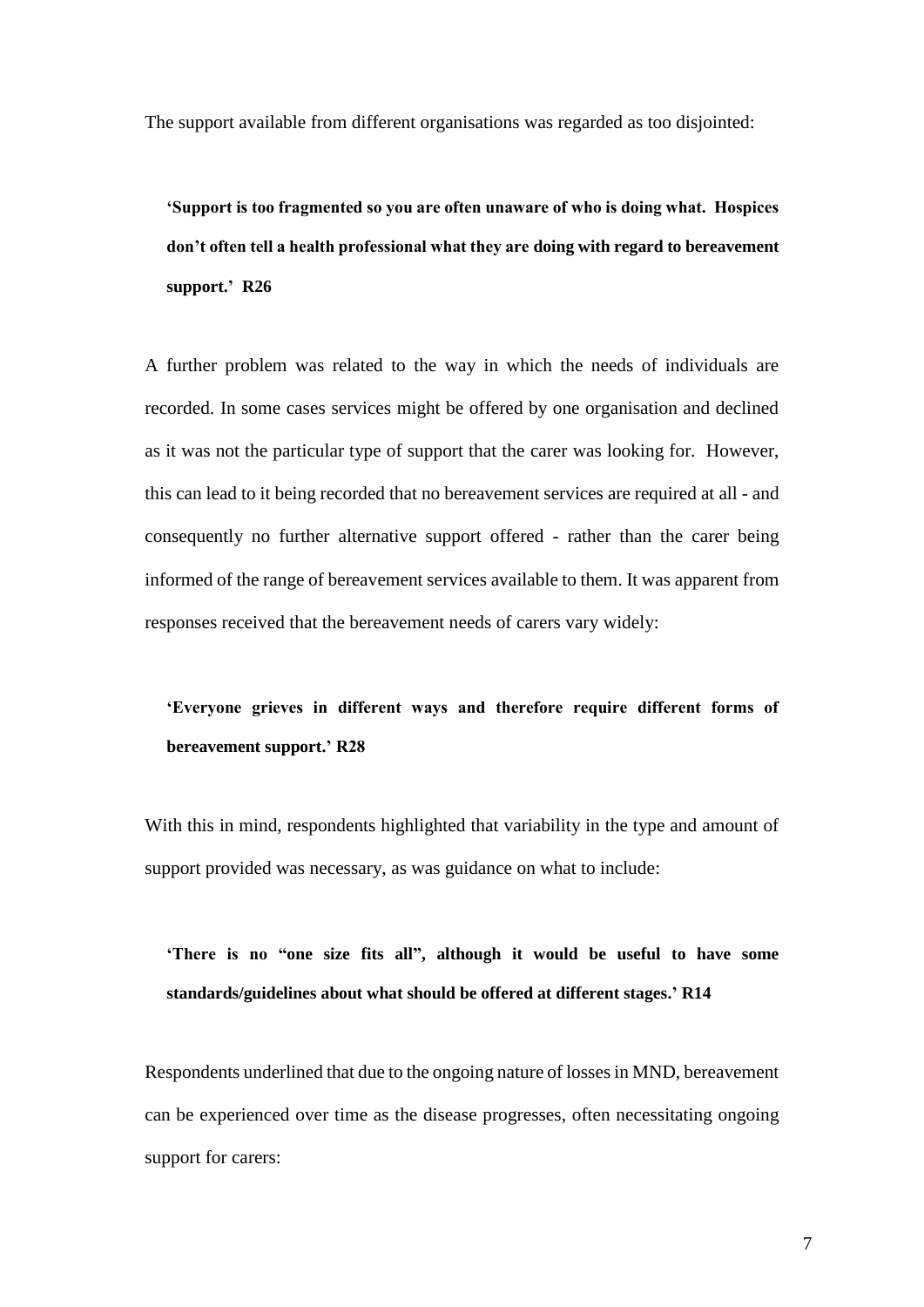**'Bereavement is not only related to the death of a patient and it should be recognised and highlighted that for many carers and family members bereavement begins quite often at the time a patient is diagnosed or even before this. We hear so often families and carers express they lost their family member way before the death - this is when we should be supporting these people.' R28** 

It was clear from the respondents' comments that patient involvement with specialist palliative care services/hospices should equate to better bereavement support for carers:

# **'If patients access specialist palliative care services there is often much more support available for their family after death.' R19**

In situations where the patient has not received specialist palliative care/hospice involvement, or has chosen not to access it, there was less likelihood that the family would be supported post-bereavement:

**'With hospice support these [family bereavement needs] are usually well managed, where this is not available, this is less likely.' R11**

## *[Insert Figure 2.]*

### **Experience of PGD**

To understand the possible extent of PGD amongst MND family carers, participants were questioned about their awareness of the condition. Forty-five per cent (n=24) felt they had encountered a family carer experiencing PGD (Figure 3):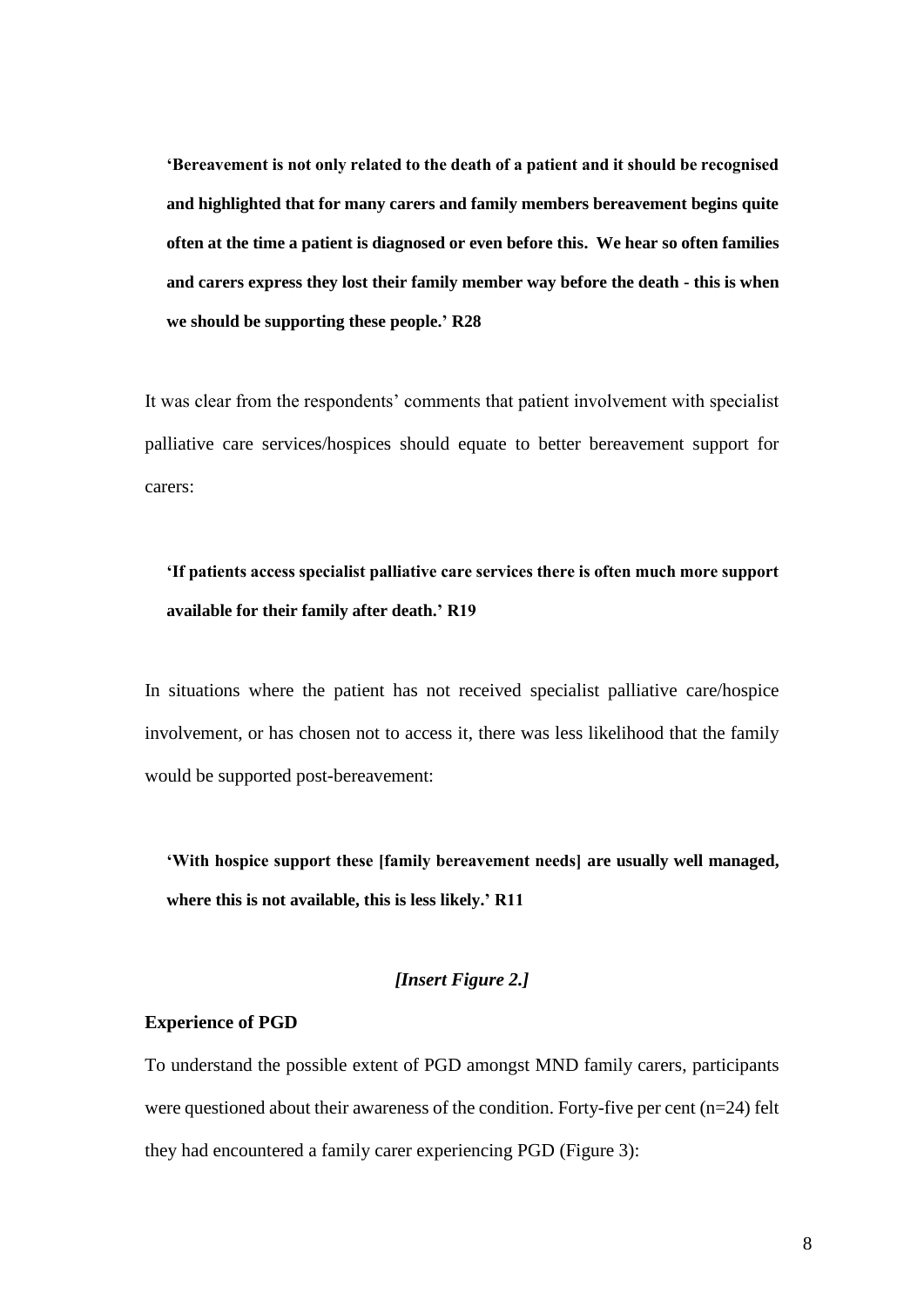### *[Insert Figure3.]*

A majority (70%, n=37) felt unable to accurately predict future occurrences of PGD (Figure 4) and 70% (n=37) believed that there was a need for a specific alert tool to help predict MND family carers at risk of developing PGD (Figure 5.):

## *[Insert Figure 4.] [Insert Figure5.]*

Open text comments indicated that training in recognition of the symptoms of PGD is required to empower and educate health and social care professionals:

# **'Training on early identification, support strategies and minimising risk of PGD occurring.' R34**

It was also felt that up-to-date information on bereavement and PGD-related research studies should be distributed to health and social care professionals alongside the provision of information regarding available support for MND carers in respective localities:

**'Inform multidisciplinary team members of the availability of services so they can be more efficiently signposted to ensure uptake from family post-bereavement.' R20**

Additionally, one respondent suggested that '*a one page sheet with tick boxes for predictive factor*' (R19) would be beneficial.

As it is not currently possible to diagnose PGD until a minimum of six months postbereavement we were keen to know the duration of any post-bereavement support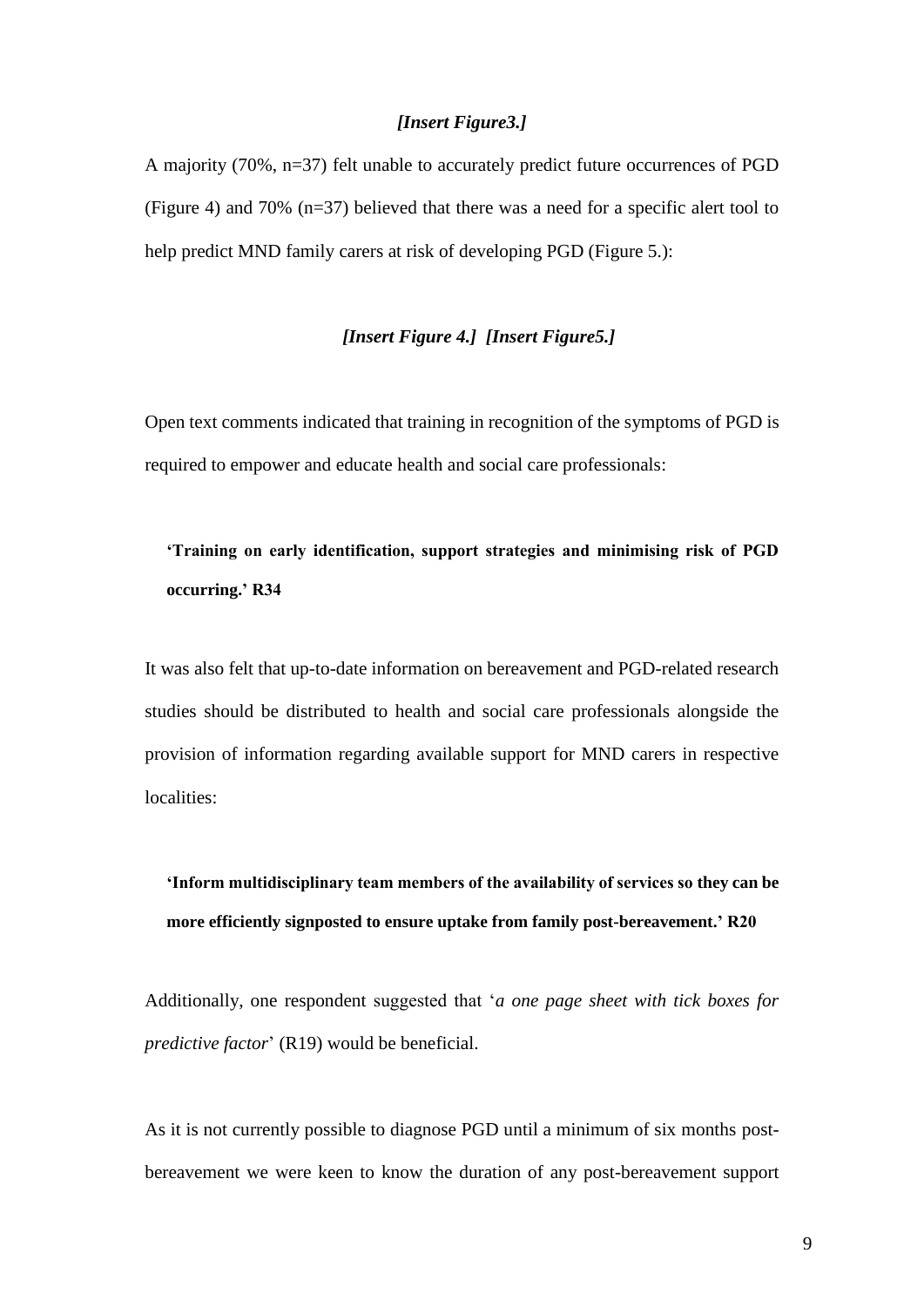made available to MND family carers. Many respondents  $(41\%, n=23)$  were unaware of how long support was provided following a death and only 9%  $(n=5)$  reported it lasting more than six months. As one respondent noted:

#### **'I have little or no knowledge of what is offered post death.' R21**

### **Discussion**

The provision of bereavement support for carers should be seen as an essential component of palliative care (Sepúlveda et al, 2002). Recent reports underline the increased attention being focussed upon addressing issues around bereavement support in the UK, including notions of how intense and long-lasting grief can best be assessed and treated (PeolcPSP, 2015); this is further emphasised in work conducted not only in wider Europe (Schut and Stroebe, 2005) but globally (Aranda and Milne, 2000; Shear et al, 2011; He et al, 2014). This study sought to examine such matters to provide a picture of current viewpoints and experiences, regarding bereavement support, of professionals in England involved in the care of people with MND.

Results mirror those in other studies in suggesting that health and social care professionals hold mixed views on available bereavement support (Office for National Statistics, 2012). Large numbers view both pre and post-bereavement support as below average though some (albeit a smaller proportion) did believe it to be good; this is again comparable with findings from other studies (Macmillan Cancer Support, 2012).

Our respondents generally reported being unfamiliar with the extent of bereavement services available, which resonates with previous research indicating deficiencies in professionals' knowledge of the organisation of services, including counselling and

10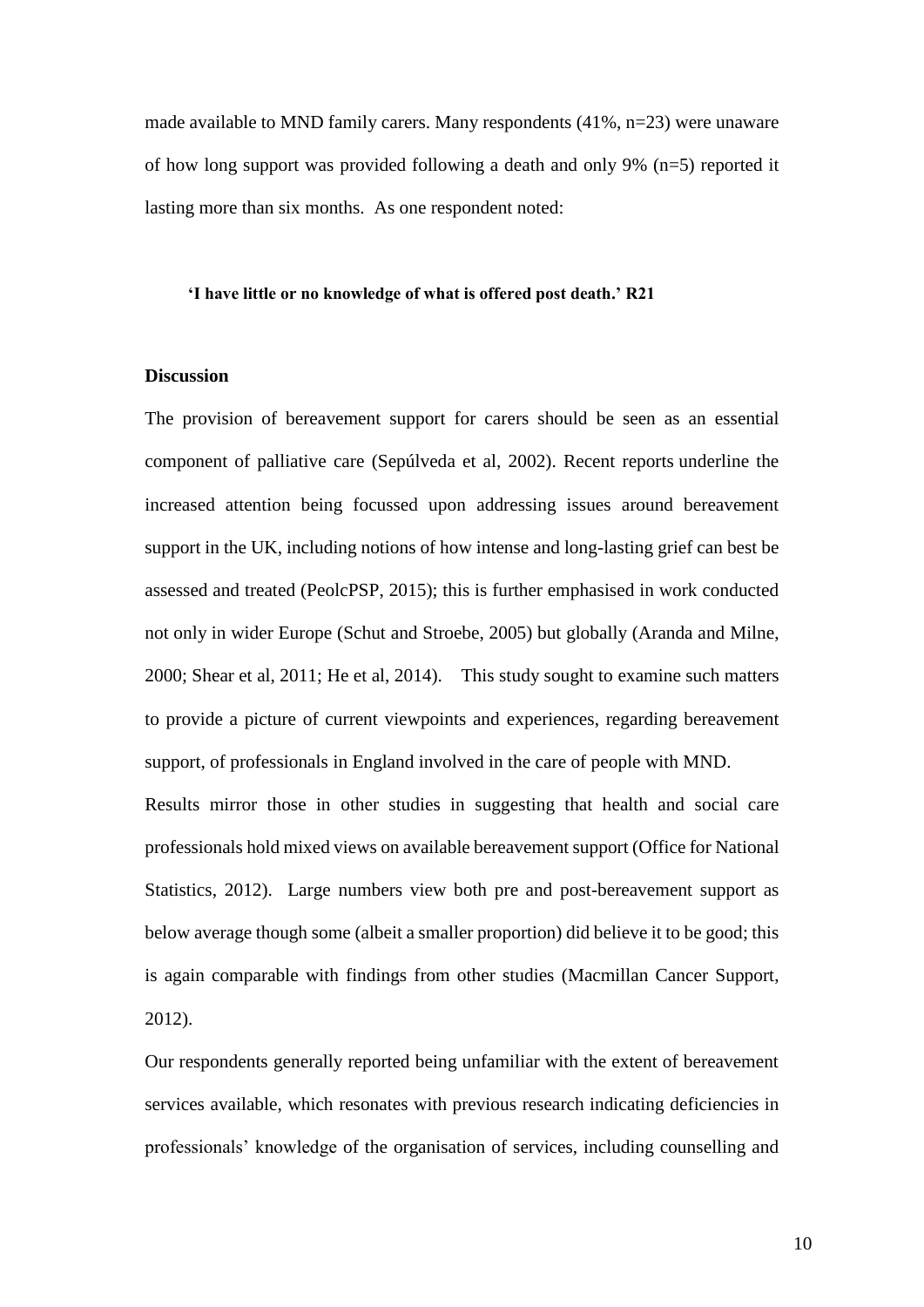emotional support, for people affected by MND (Brown et al, 2005). There is clearly variability in the type and amount of support required, with carer needs being dependent on individual circumstances. Services for people affected by MND are often disjointed and vary considerably both in the UK and internationally (Down et al, 2005; Aoun et al, 2012; Franklin, 2014) – an inconsistency that potentially fosters widely differing carer experiences. This reinforces the view that a range of support services should be provided from which MND carers can draw upon (O'Brien et al, 2012), with greater attention focused on developing clear and targeted bereavement support (Aoun et al, 2012).

It is known that patients with MND and their carers, are more receptive to a palliative approach to care than those affected by the vast majority of other neurological conditions (Kristjanson et al, 2006). However, the findings from this study again reflect other studies in reporting difficulties in accessing palliative care services (O'Brien et al, 2012) and limited and/or inconsistent palliative care involvement in end stage MND (Kristjanson et al, 2006). Our data suggest where patients are in receipt of specialist palliative care that bereavement support for carers is more likely to be offered. Nevertheless, more than half of those expected to die will not receive specialist palliative care and consequently their carers are unlikely to be offered timely bereavement support (Hudson and Payne, 2011).

The literature points to a general PGD prevalence of between 10-20% (Prigerson and Jacobs, 2001); a suggestion of a higher incidence (37.5%) amongst MND family carers (Aoun et al, 2012) is supported by our data indicating that carers of plwMND may indeed be at greater risk of developing PGD than the general population. It is all the more concerning, then, that an overwhelming majority of our respondents felt unable to accurately predict future cases of PGD.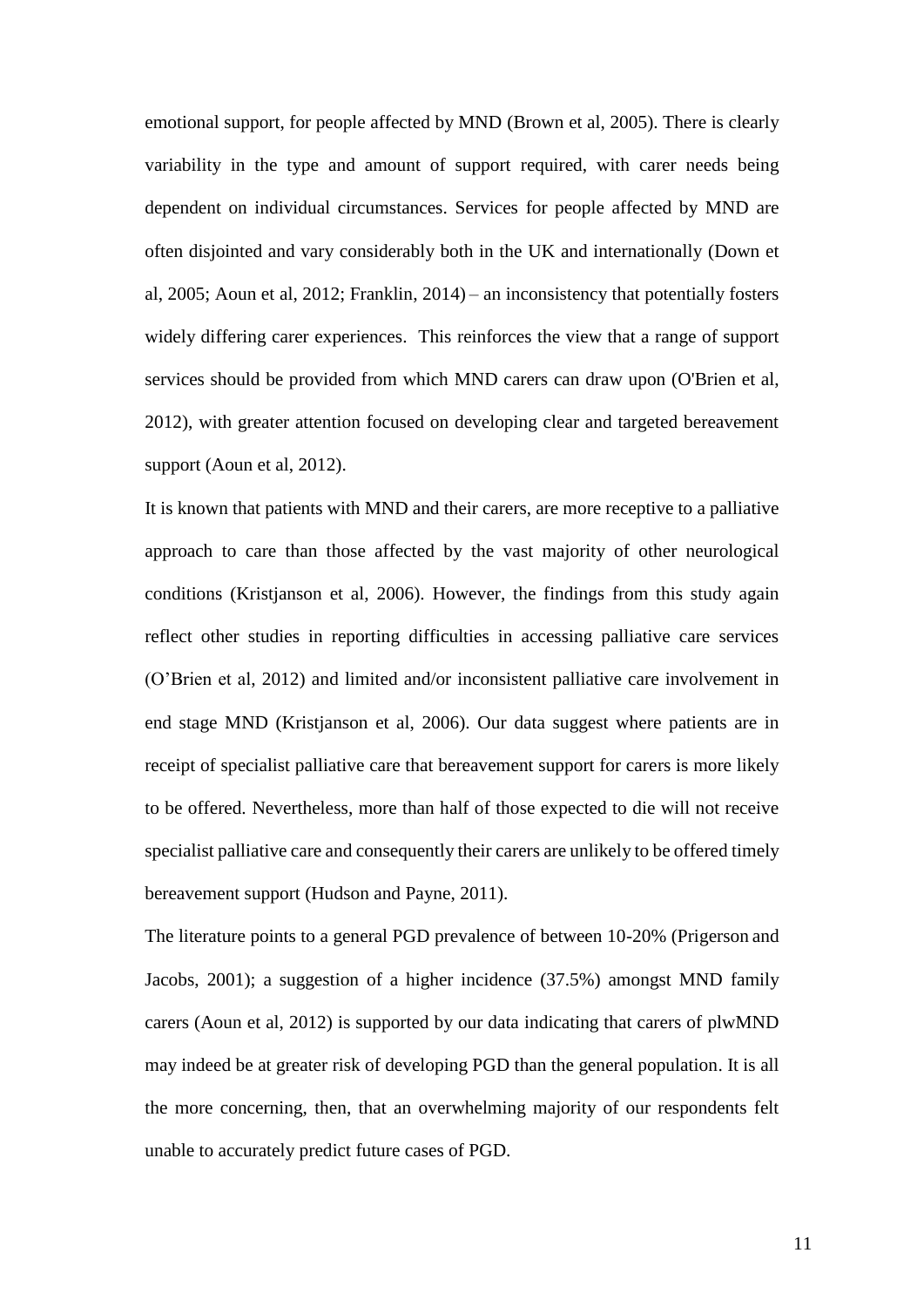Those people likely to experience more severe and lasting consequences of bereavement need to be identified so that support can be targeted towards them (Stroebe et al, 2006) but our findings suggest that health and social care professionals require assistance in determining who may be at risk (Kristjanson et al., 2006). To date, many of the tools for measuring PGD have been used for the purposes of diagnosis only, assessing whether people meet the criteria for PGD, or specific adverse health outcomes, at a given point in time, usually six months following the death of the cared for person. When such criteria are met, it is recommended that a more formal assessment is then sought for the bereaved individual. It is perhaps surprising, however, that little attention has been directed towards pre-death examination of complications with grief amongst carers (Tomarken et al, 2008).

Having the capacity to accurately anticipate those most likely to experience PGD would clearly be of great value. The importance of health and social care professionals having access to reliable and valid instruments is imperative if accurate assessment of the needs of family carers is to occur (Hudson et al, 2010). Our data indicates a need for a quick and easy-to-use alert tool to help professionals identify those potentially at risk of PGD.

The effective use of an alert tool would enable the identification of those most likely to benefit from any available support and the signposting of individuals to the most appropriate intervention. Thus assessing for risk of PGD prior to bereavement might allow professionals to protect bereaved individuals from any future impairment (Guldin et al, 2011). Furthermore, the identification of individuals at risk of developing PGD could be helpful, in combination with a formal clinical assessment, when allocating resources and provision of targeted support to the bereaved [\(Guldin](http://www.ncbi.nlm.nih.gov/pubmed/?term=Guldin%20MB%5BAuthor%5D&cauthor=true&cauthor_uid=21575239)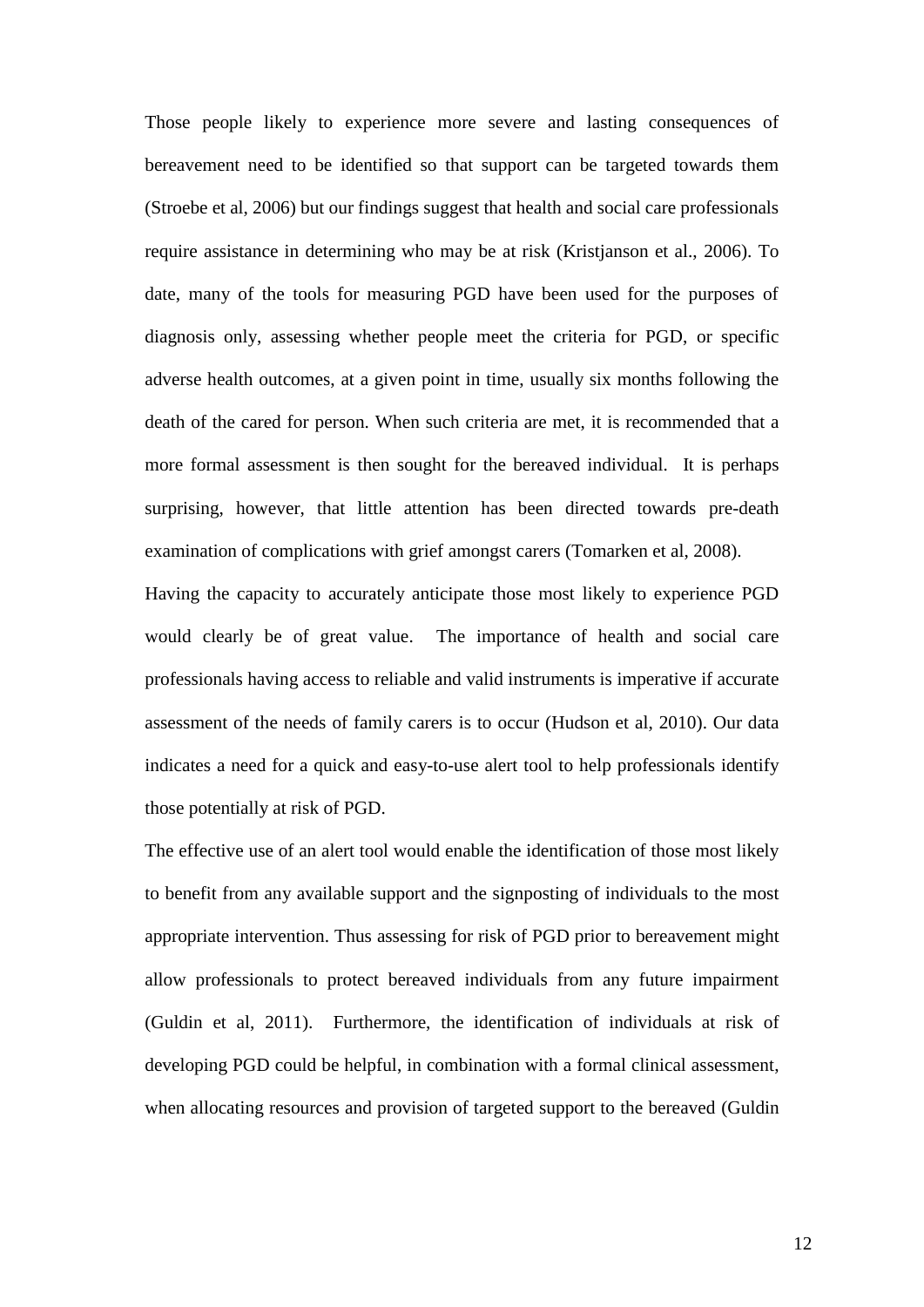et al, 2011; Guldin et al, 2012). As such, the potential utilisation of such a tool is the focus of current work by the authors.

Nonetheless, the findings presented here must be considered in light of several limitations, the first of which is linked to the sampling strategy which, due to constraints within the regulatory system, required to obtain NHS permissions at the time, meant that some recruitment was via gatekeepers; it is not known whether the survey link was distributed as fully as hoped. Secondly, as survey responses were anonymised we were not able to analyse responses according to geographical location. It is possible, however, that views of services differed according to place of employment, reflecting variability in available bereavement services nationwide; this would be interesting to target in future research studies. Future studies might also consider a more in-depth exploration of the services as experienced by current and former carers including reasons for not accessing available services.

### **Funding**

This work was supported by Flexibility and Sustainability Funding (FSF) from Halton and St. Helens Primary Care Trust (PCT).

### **Conflicts of interests**

The authors have no conflict of interest to declare.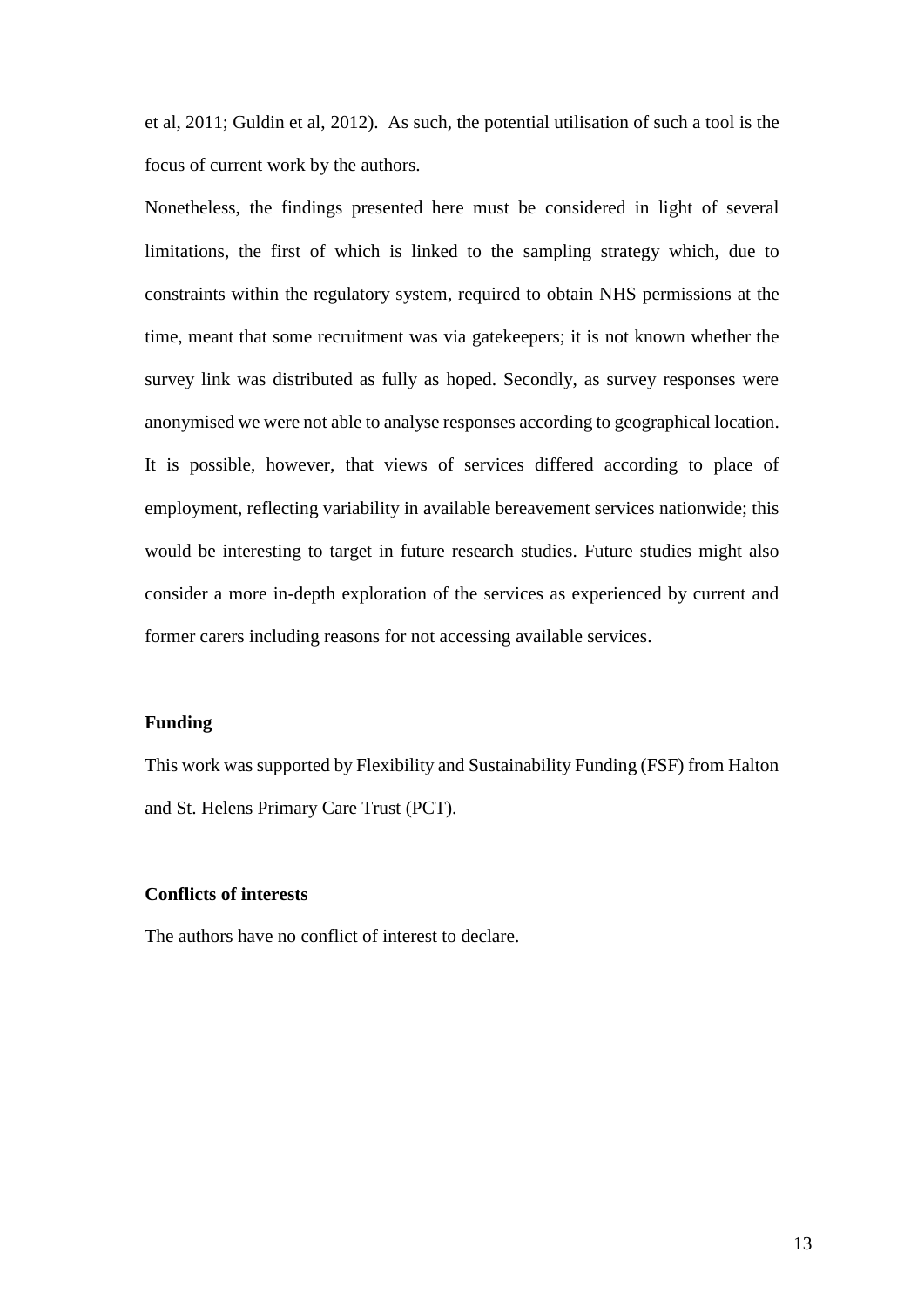### **REFERENCES**

- 1. Aoun SM, Connors SL, Priddis L, Breen LJ, Colyer S (2012) Motor Neurone Disease family carers' experiences of caring, palliative care and bereavement: an exploratory qualitative study. *Palliative medicine* **26**(6): 842-850
- 2. Aranda S, Milne D (2000) *Guidelines for the assessment of bereavement risk in family members of people receiving palliative care,* Centre for Palliative Care. http://prc.coh.org/BereavGuidelines.pdf (Accessed 17 July 2014)
- 3. Arthur A, Wilson E, James M, Stanton W, Seymour J, Ryder S. (2011) Bereavement care services: a synthesis of the literature, *London: Department of Health/University of Nottingham,*

https://www.gov.uk/government/uploads/system/uploads/attachment\_data/file/21 5799/dh\_123810.pdf (Accessed 4 December 2014)

- 4. Braun V, Clarke V (2006) Using thematic analysis in psychology. *Qualitative research in psychology* **3**(2): 77-101. doi: 10.1191/1478088706qp063oa
- 5. Brown JB, Lattimer V, Tudball T (2005) An investigation of patients and providers′ views of services for motor neurone disease. *British Journal of Neuroscience Nursing*  **1**(5): 249-252. doi: <http://dx.doi.org/10.12968/bjnn.2005.1.5.20273>
- 6. Byrne G, Raphael B (1994) A longitudinal study of bereavement phenomena in recently widowed elderly men. *Psychol Med* **24**(2): 411-421
- 7. Down K, Hughes R, Sinha A, Higginson I, Leigh N (2005) *Involving users in shaping motor neurone disease services*. http://www.jrf.org.uk/sites/files/jrf/1859352332.pdf (Accessed 1 February 2014)
- 8. Franklin J (2014) Motor neurone disease: through patient and practitioner eyes. *British Journal of Neuroscience Nursing* **10**(6): 306-307. doi: <http://dx.doi.org/10.12968/bjnn.2014.10.6.306>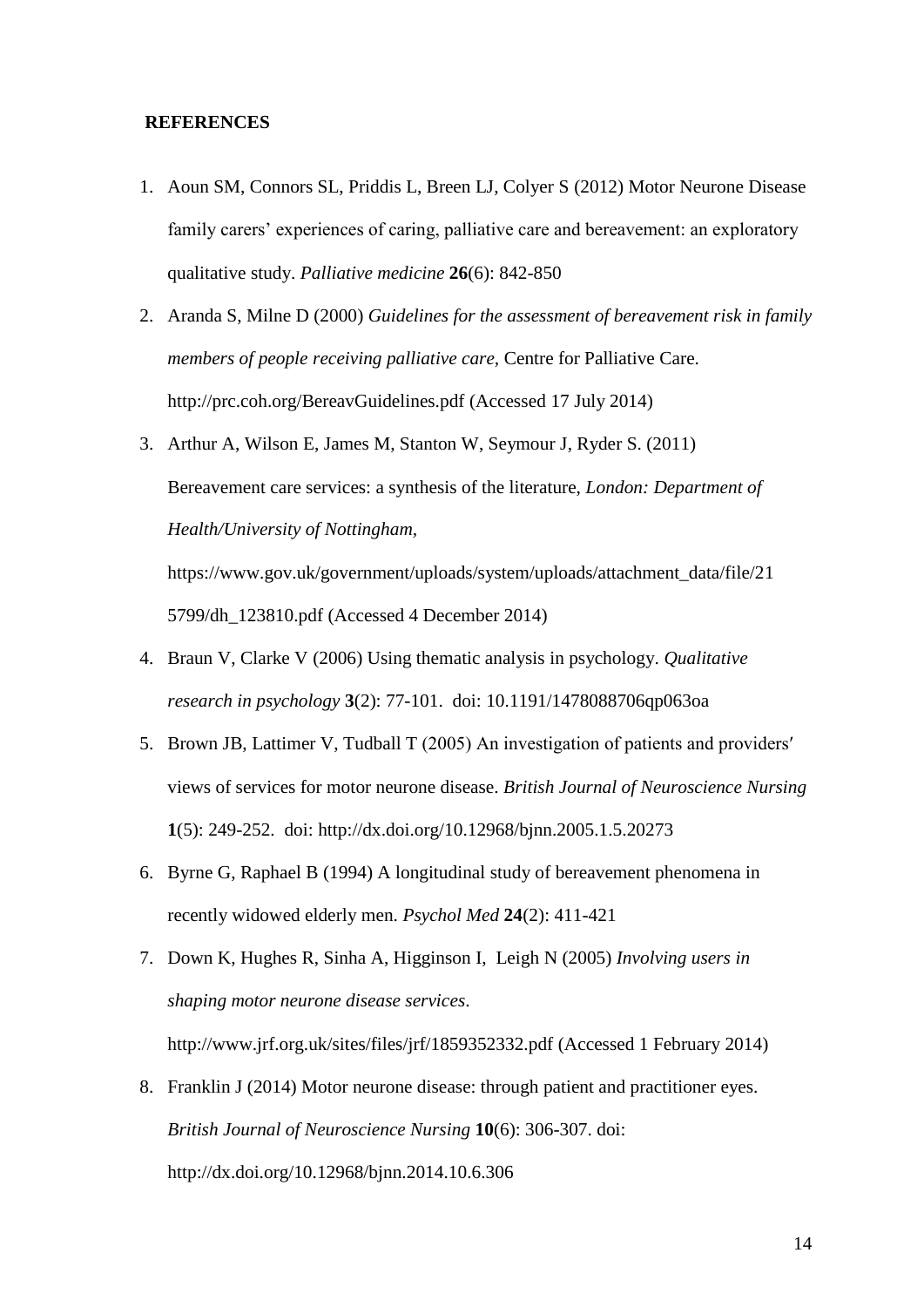- 9. Goldstein LH, Adamson M, Jeffrey L et al (1998) The psychological impact of MND on patients and carers. *Journal of the neurological sciences* **160**: S114-S121. doi: 10.1016/S0022-510X(98)00209-3
- 10. Guldin M, O'Connor M, Sokolowski I, Jensen A, Vedsted P (2011) Identifying bereaved subjects at risk of complicated grief: Predictive value of questionnaire items in a cohort study. *BMC palliative care* **10**(1): 9. doi: 10.1186/1472-684X-10-9
- 11. Guldin M, Vedsted P, Zachariae R, Olesen F, Jensen, AB (2012) Complicated grief and need for professional support in family caregivers of cancer patients in palliative care: a longitudinal cohort study. *Supportive care in cancer* **20**(8): 1679-1685. doi: 10.1007/s00520-011-1260-3
- 12. He L, Tang S, Yu W, Xu W, Xie Q, Wang J (2014) The prevalence, comorbidity and risks of prolonged grief disorder among bereaved Chinese adults. *Psychiatry research*  **219**(2): 347-352. doi: 10.1016/j.psychres.2014.05.022
- 13. Hudson PL, Trauer T, Graham S et al (2010) A systematic review of instruments related to family caregivers of palliative care patients. *Palliative medicine* **24**(7): 656- 668. doi: 10.1177/0269216310373167
- 14. Hudson P, Payne S (2011) Family caregivers and palliative care: current status and agenda for the future. *Journal of palliative medicine* **14**(7): 864-869. doi: 10.1089/jpm.2010.0413
- 15. Jacobsen J, Vanderwerker L, Block S, Friedlander R, Maciejewski P, Prigerson H (2006) Depression and demoralization as distinct syndromes: Preliminary data from a cohort of advanced cancer patients. *Indian Journal of Palliative Care,* **12**(1): 8. doi: 10.4103/0973-1075.25913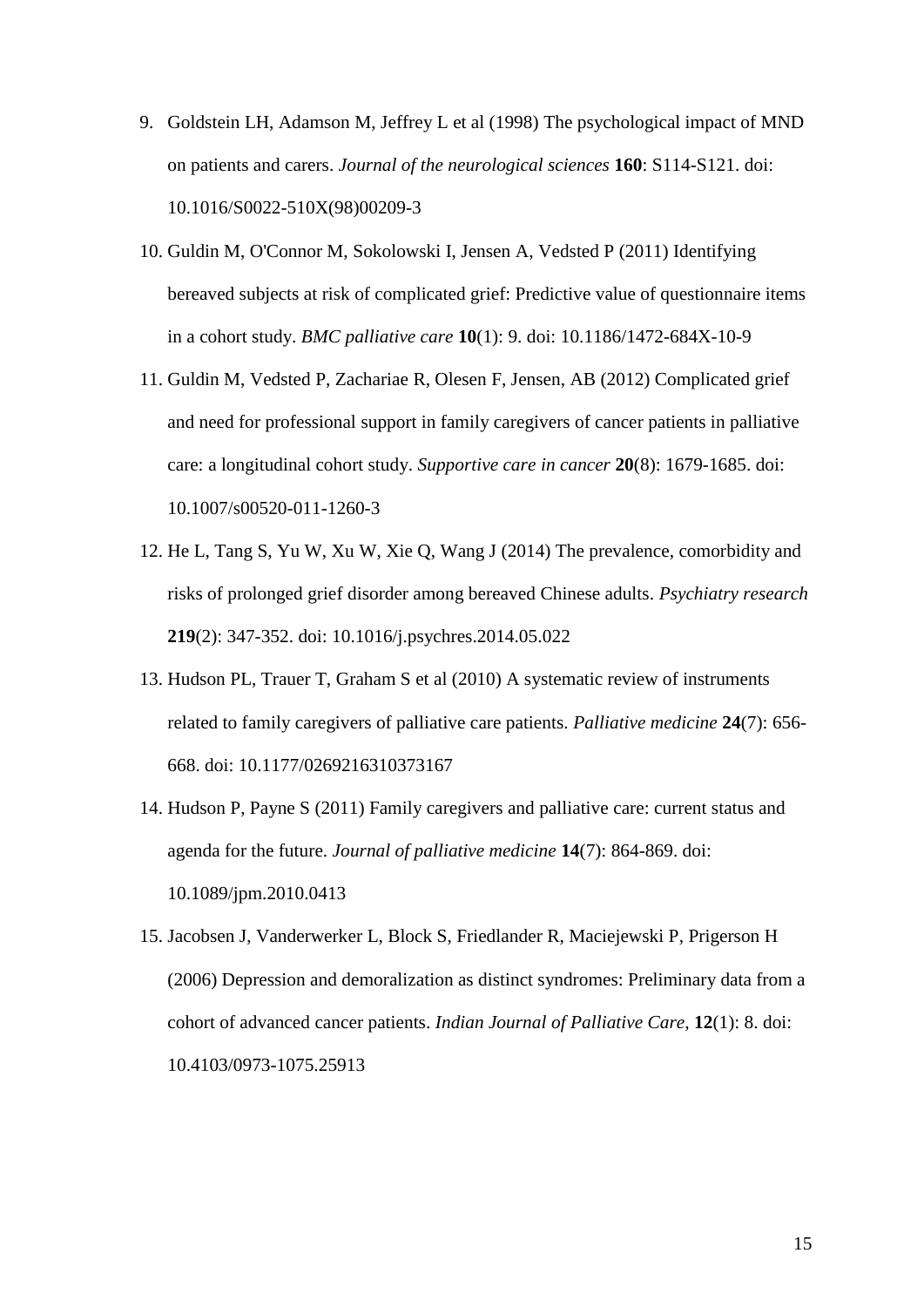- 16. Kiely DK, Prigerson H, Mitchell SL (2008) Health care proxy grief symptoms before the death of nursing home residents with advanced dementia. *The American Journal of Geriatric Psychiatry* **16**(8): 664-673. doi: 10.1097/JGP.0b013e3181784143
- 17. Kristjanson L, Lobb E, Aoun S, Monterosso L (2006) *A systematic review of the literature on complicated grief.*

http://content.webarchive.nla.gov.au/gov/wayback/20140802142843/http://www.healt h.gov.au/internet/publications/publishing.nsf/Content/palliativecare-pubs-rschgrief/\$FILE/grfall.pdf (Accessed 5 August 2015)

- 18. Kristjanson LJ, Aoun SM, Oldham L (2006) Palliative care and support for people with neurodegenerative conditions and their carers. *International journal of palliative nursing* **12**(8): 368-377. doi: 10.12968/ijpn.2006.12.8.368
- 19. Kristjanson LJ, Aoun, SM, Yates P (2006) Are supportive services meeting the needs of Australians with neurodegenerative conditions and their families? *Journal of palliative care* **22**(3): 151
- 20. Lannen PK, Wolfe J, Prigerson HG, Onelov E, Kreicbergs UC (2004) Suicidality and bereavement: complicated grief as psychiatric disorder presenting greatest risk for suicidality. *Suicide and Life-Threatening Behavior* **34**(4): 350-362. doi: 10.1200/JCO.2007.14.6738
- 21. Low J (2007) Unstructured interviews and health research. In: Saks M, Allsop J, eds. Researching health: qualitative, quantitative and mixed methods. Sage, London: 74-91
- 22. Macmillan Cancer Support/Ipsos MORI *More than a million: Understanding the UK's carers of people with cancer.* http://www.macmillan.org.uk/Documents/Cancerinfo/Ifsomeoneelsehascancer/M ore\_than\_a\_million.pdf (Accessed 10 August 2015)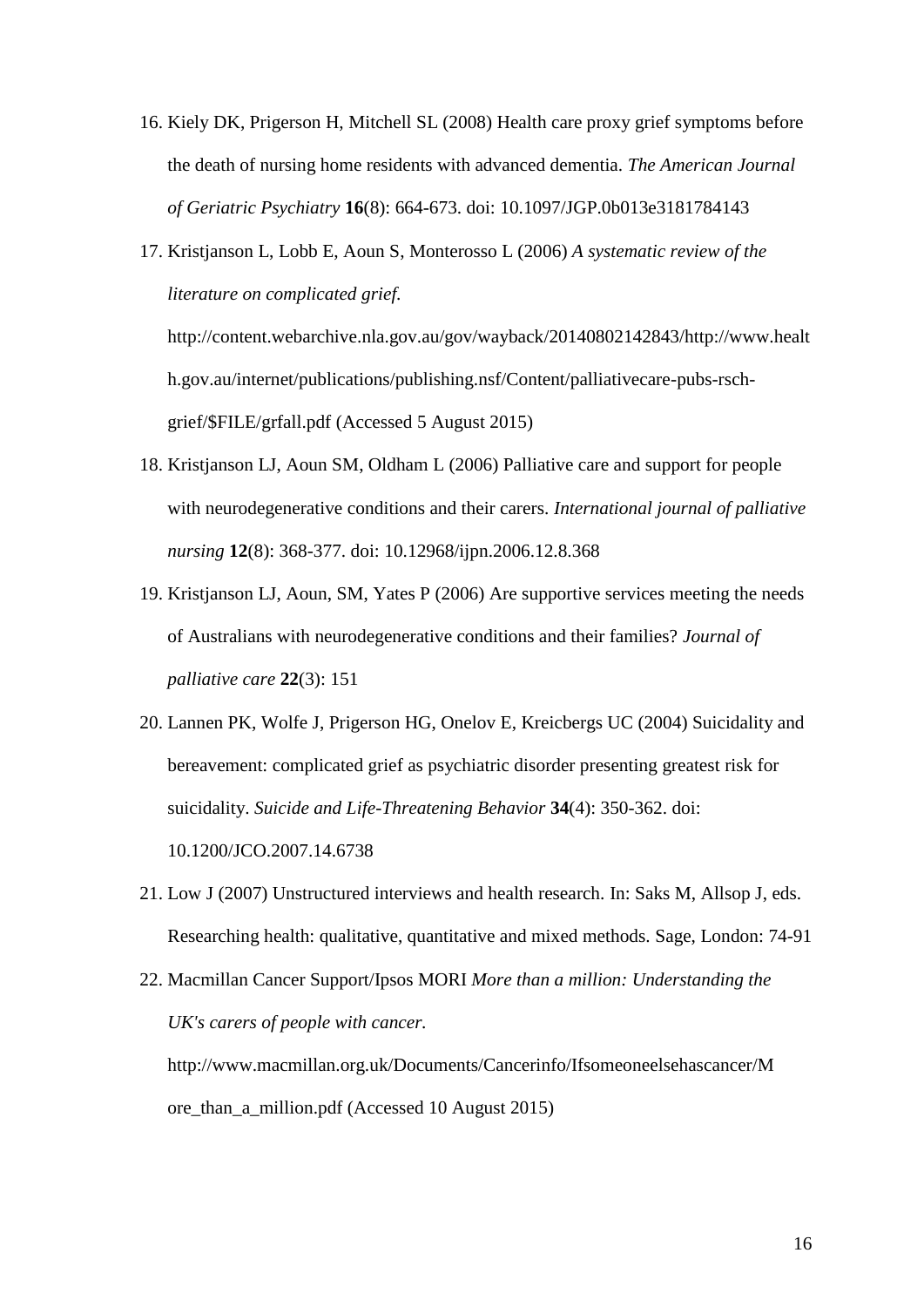- 23. Melhem NM, Moritz G, Walker M, Shear MK, Brent D (2007) Phenomenology and correlates of complicated grief in children and adolescents. *Journal of the American Academy of Child & Adolescent Psychiatry* **46**(4): 493-499. doi: 10.1097/chi.0b013e31803062a9
- 24. Middleton, W, Burnett P, Raphael B, Martinek N (1996) The bereavement response: a cluster analysis. *The British journal of psychiatry: the journal of mental science* **169**(2) 167-171. doi: 10.1192/bjp.169.2.167
- 25. O'Brien MR, Whitehead B, Jack BA, Mitchell JD (2012) The need for support services for family carers of people with motor neurone disease (MND): views of current and former family caregivers a qualitative study. *Disability and rehabilitation* **34**(3): 247-256. doi: 10.3109/09638288.2011.605511
- 26. Office for National Statistics *(2012) National Bereavement Survey (Voices) 2011*. http://www.ons.gov.uk/ons/dcp171778\_269914.pdf (Accessed 17 May 2014)
- 27. Oppenheim, A.N (1992) Questionnaire design, interviewing and attitude measurement*.* New edition. Continuum, London
- 28. Palliative and end of life care Priority Setting Partnership (PeolcPSP) (2015) *Putting patients, carers and clinicians at the heart of palliative and end of life care research*. http://www.palliativecarepsp.org.uk/wpcontent/uploads/2015/01/PeolcPSP\_Final\_Re port.pdf (Accessed 19 February 2016)
- 29. Prigerson HG, Horowitz MJ, Jacobs SC et al (2009) Prolonged grief disorder: Psychometric validation of criteria proposed for DSM-V and ICD-11. *PLoS Medicine* **6**(8): e1000121. doi: 10.1371/journal.pmed.1000121
- 30. Prigerson HG, Jacobs SC (2001) Caring for bereaved patients: all the doctors just suddenly go. *JAMA* **286**(11): 1369-1376. doi: 10.1001/jama.286.11.1369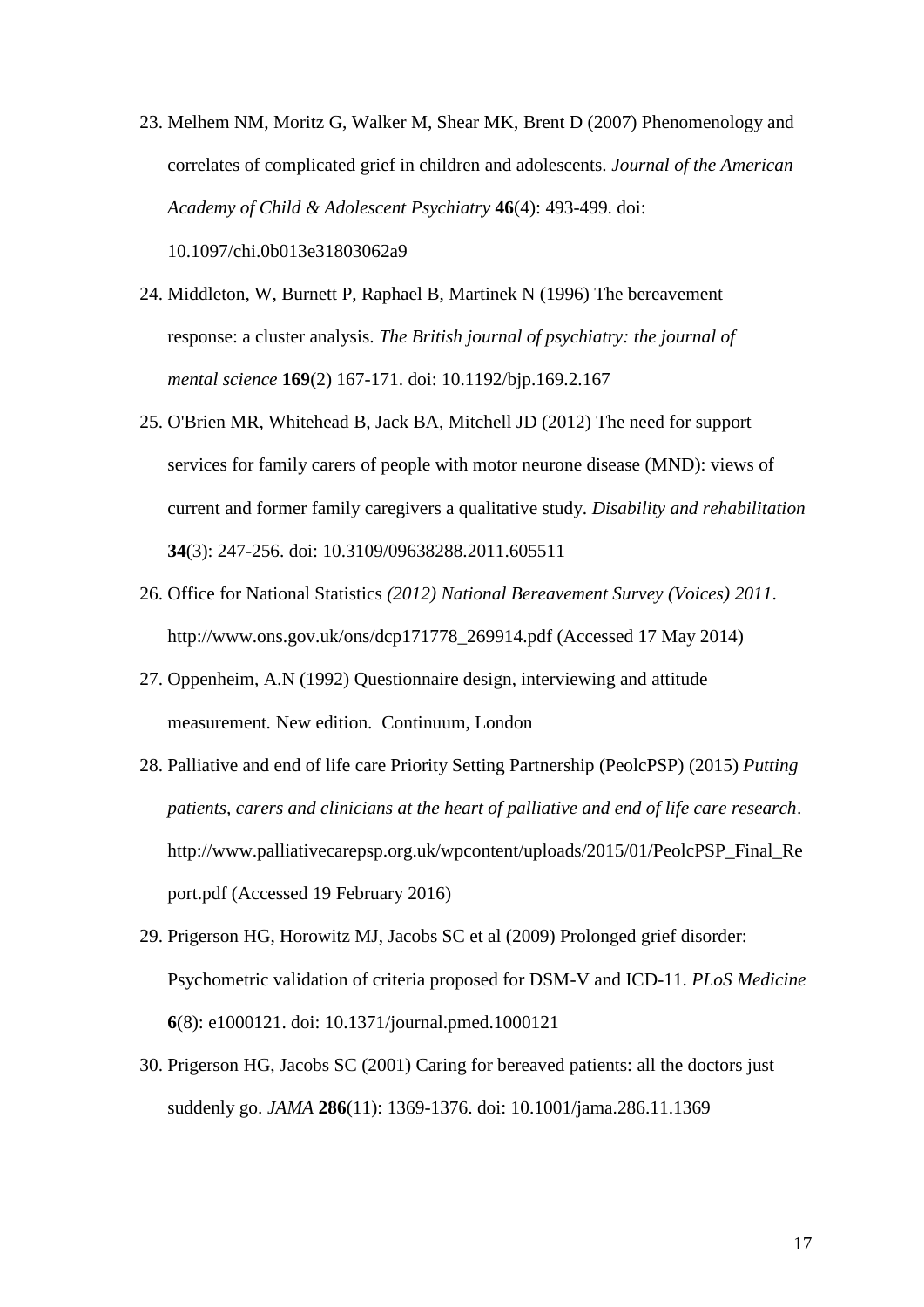- 31. Procter T, Allan T, Lacey A (2010) Sampling. In: Gerrish K, Lacey A, eds. The research process in nursing. Wiley-Blackwell, Oxford: 149-150
- 32. Rings JA, Gutierrez PM, Forster JE (2014) Exploring Prolonged Grief Disorder and Its Relationship to Suicidal Ideation Among Veterans. *Military Behavioral Health*  **2**(3): 283-292. doi: 10.1080/21635781.2014.963758
- 33. Schut H, Stroebe, MS (2005) Interventions to enhance adaptation to bereavement. *Journal of palliative medicine* **8**(supplement 1): s-140-s-147. doi: 10.1089/jpm.2005.8.s-140
- 34. Segen J (2012) *Segen's Medical Dictionary*. http://medicaldictionary.thefreedictionary.com/Normal+Bereavement (Accessed 23 February 2016)
- 35. Sepúlveda C, Marlin A, Yoshida T, Ullrich A (2002) Palliative care: the World Health Organization's global perspective. *Journal of pain and symptom management* **24**(2): 91-96. doi: [http://dx.doi.org/10.1016/S0885-3924\(02\)00440-2](http://dx.doi.org/10.1016/S0885-3924(02)00440-2)
- 36. Shear MK, Simon N, Wall M et al (2011) Complicated grief and related bereavement issues for DSM‐5. *Depression and anxiety* **28**(2) 103-117. doi: 10.1002/da.20780
- 37. Silverman GK, Jacobs SC, Kasl SV et al (2000) Quality of life impairments associated with diagnostic criteria for traumatic grief. *Psychological medicine* **30**(04): 857-862. doi: 10.1017/S0033291799002524
- 38. Stroebe MS, Folkman S, Hansson RO, Schut H (2006) The prediction of bereavement outcome: Development of an integrative risk factor framework. *Social science & medicine* **63**(9): 2440-2451. doi: 10.1016/j.socscimed.2006.06.012
- 39. Stroebe M, Schut H (2006) Complicated grief: A conceptual analysis of the field. *OMEGA--Journal of Death and Dying* **52**(1): 53-70
- 40. Stroeb M, Schut H, Stroebe W (2007) Health outcomes of bereavement. *The Lancet*  **370** (9603) 1960-1973. doi: http://dx.doi.org/10.1016/S0140-6736(07)61816-9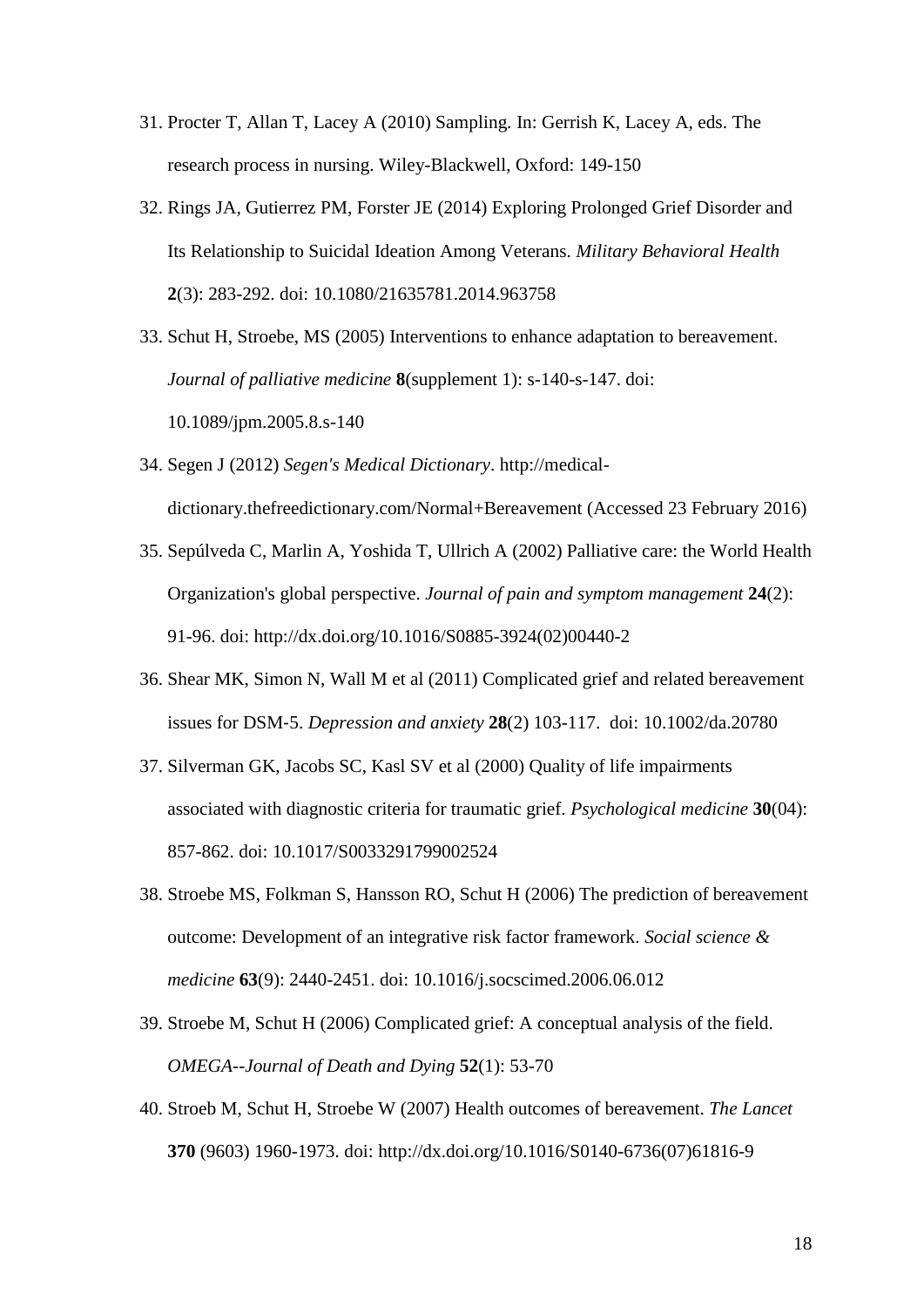- 41. Tomarken A, Holland J, Schachter S et al (2008) Factors of complicated grief pre‐ death in caregivers of cancer patients. *Psycho*‐*Oncology* **17**(2): 105-111. doi: [10.1002/pon.1188](http://dx.doi.org/10.1002%2Fpon.1188)
- **42.** World Health Organisation. (2012) *The top 10 causes of death.* http://www.who.int/mediacentre/factsheets/fs310/en/index2.html (Accessed 6 June 2016)